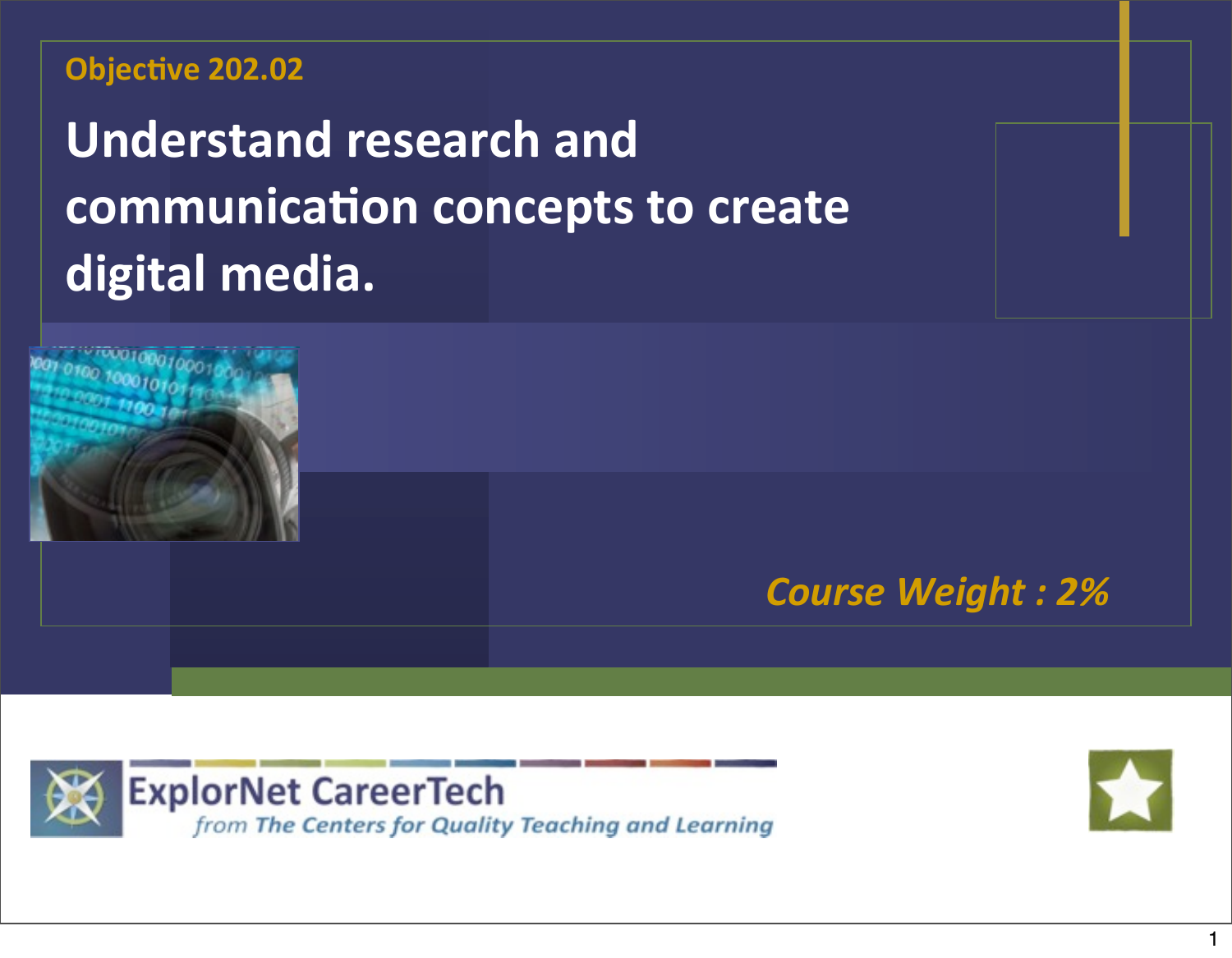

### Research in a Digital Media Environment

Once a designer and client have discussed and established the target audience, purpose, and goals of a project, the next step is to conduct research to prepare for creation.

- ✓ view a collection of similar projects for ideas and inspiration
- ✓ research possible copyright or trademark issues associated with the nature of the project
- ✓ find assets (pictures, audio, video, etc.) needed to create the project

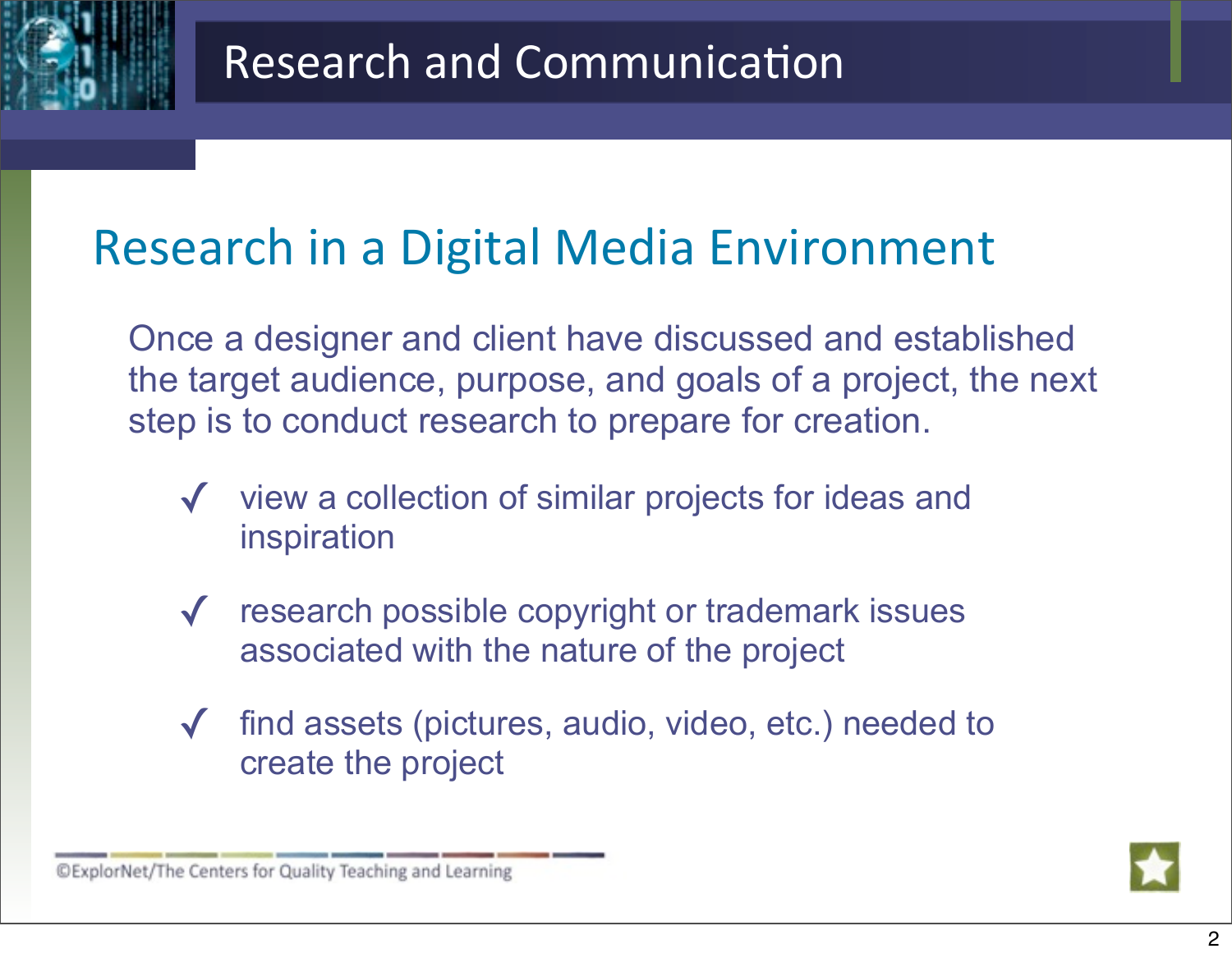

### **Communication in a Digital Media Environment**

Throughout the process of creating a digital media project, communication between the designer and the client is extremely important.

Establishing a good line of communication and using active listening techniques will help ensure the project best meets the needs of the client.

Using technology to assist the collaboration between the designer and client will also result in the overall work flow becoming more efficient and effective.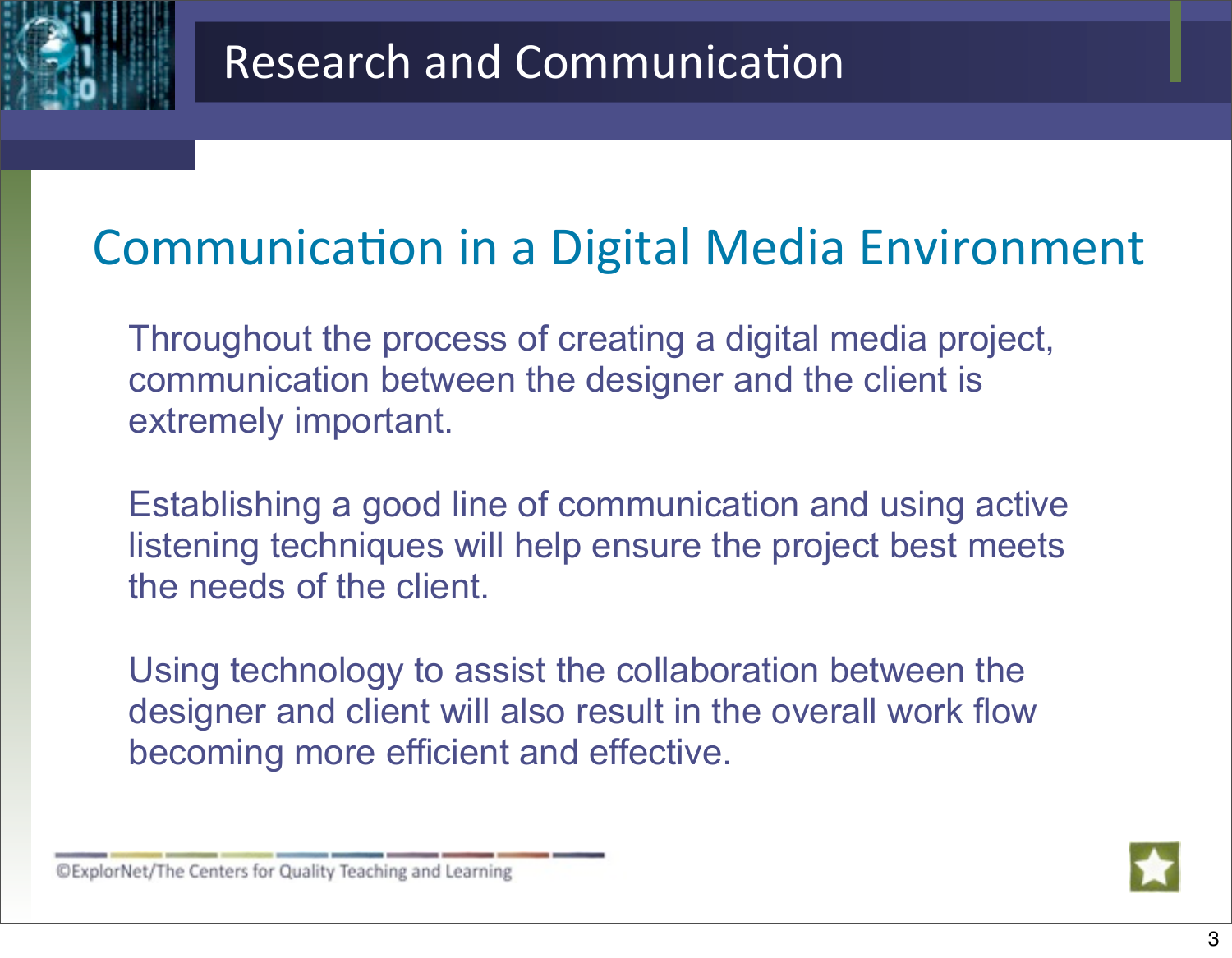

### Communication in a Digital Media Environment

### - Active Listening

a communication technique that takes place when the listener re-states or paraphrases what they have heard in their own words; confirms to the speaker that what was said was acknowledged and understood

#### - Feedback

useful information about a client's reaction to a designer's end result or performance of a task; used to shape the redesign process and improve the overall project